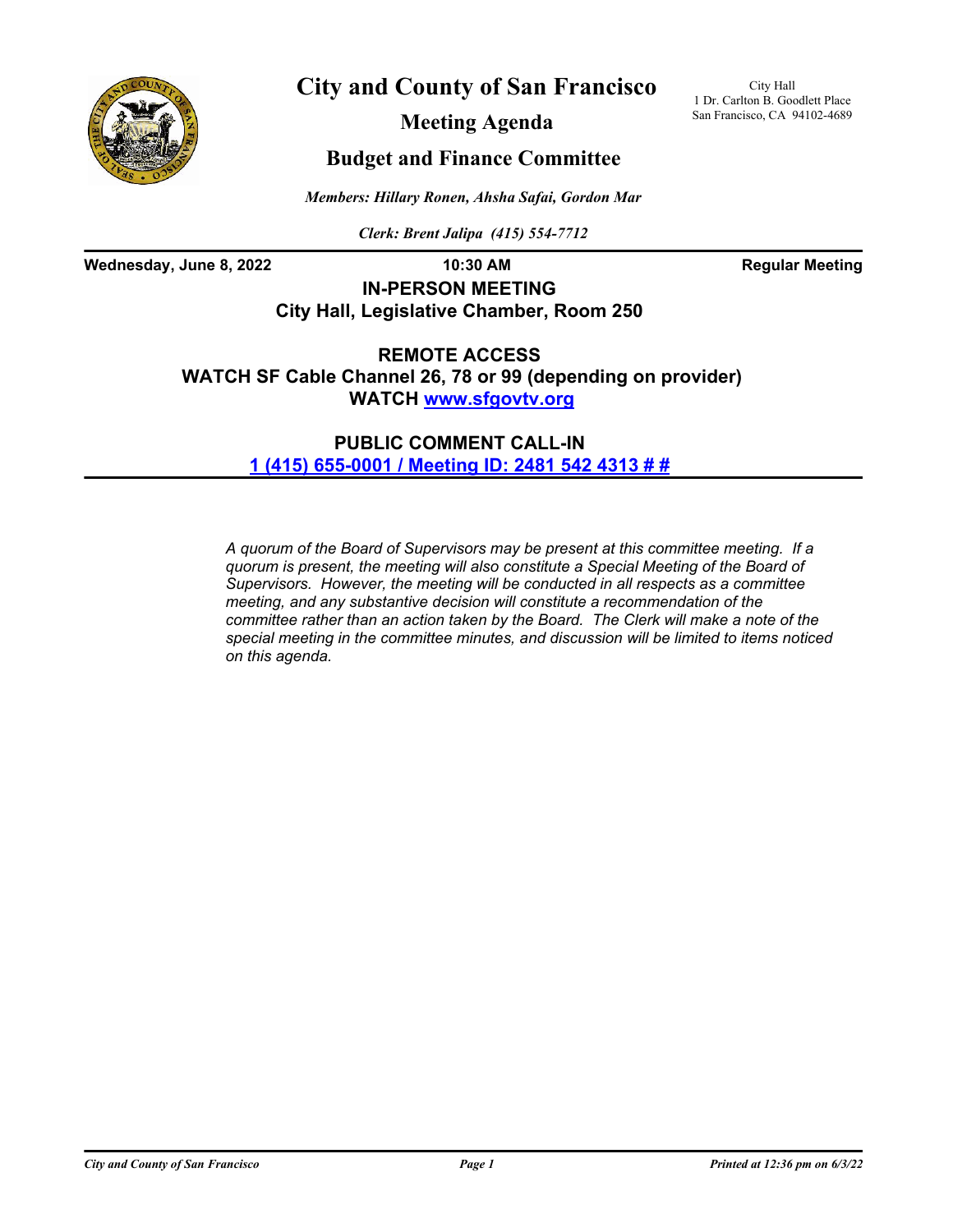## **Remote Access to Information and Participation**

*The Board of Supervisors and its committees will convene hybrid meetings that will allow in-person attendance, remote access, and public comment via teleconference. Visit the SFGovTV website at [\(www.sfgovtv.org\)](www.sfgovtv.org) to stream the live meetings and watch meetings on demand or watch live meetings on San Francisco Cable Channels 26, 78 or 99 (depending on your provider). Members of the public may provide public comment in-person at the above noticed location or remotely via teleconference (detailed instructions available at: [https://sfbos.org/remote-meeting-call\)](https://sfbos.org/remote-meeting-call). Individuals who wish to share documents during a hearing must provide them to the Clerk 48 hours in advance [\(brent.jalipa@sfgov.org\)](mailto:brent.jalipa@sfgov.org); equipment is not available to share hard copy documents received in-person.*

*Members of the public attending in-person may be required to wear masks or adhere to current orders, please visit [https://sfbos.org/in\\_person\\_meeting\\_guidelines](https://sfbos.org/in_person_meeting_guidelines) for the current guidelines.*

*Members of the public may also submit their comments by email to: [brent.jalipa@sfgov.org;](mailto:brent.jalipa@sfgov.org) all comments received will be made a part of the official record. Regularly scheduled Budget and Finance Committee Meetings begin at 10:30 a.m. every Wednesday of each month. Committee agendas and their associated documents are available at [https://sfbos.org/committees.](https://sfbos.org/committees)*

*PUBLIC COMMENT CALL IN [1 \(415\) 655-0001 / Meeting ID: 2481 542 4313 # #](tel:+14156550001,,24815424313#,,#) (Press \*3 to enter the speaker line)*

*Please visit the Board's website [\(www.sfbos.org\)](www.sfbos.org) regularly to be updated on the current situation as it affects the legislative process. For more information contact the Clerk, Brent Jalipa, at (415) 554-7712 or [brent.jalipa@sfgov.org.](mailto:brent.jalipa@sfgov.org)*

# **ROLL CALL AND ANNOUNCEMENTS**

# **COMMUNICATIONS**

# **AGENDA CHANGES**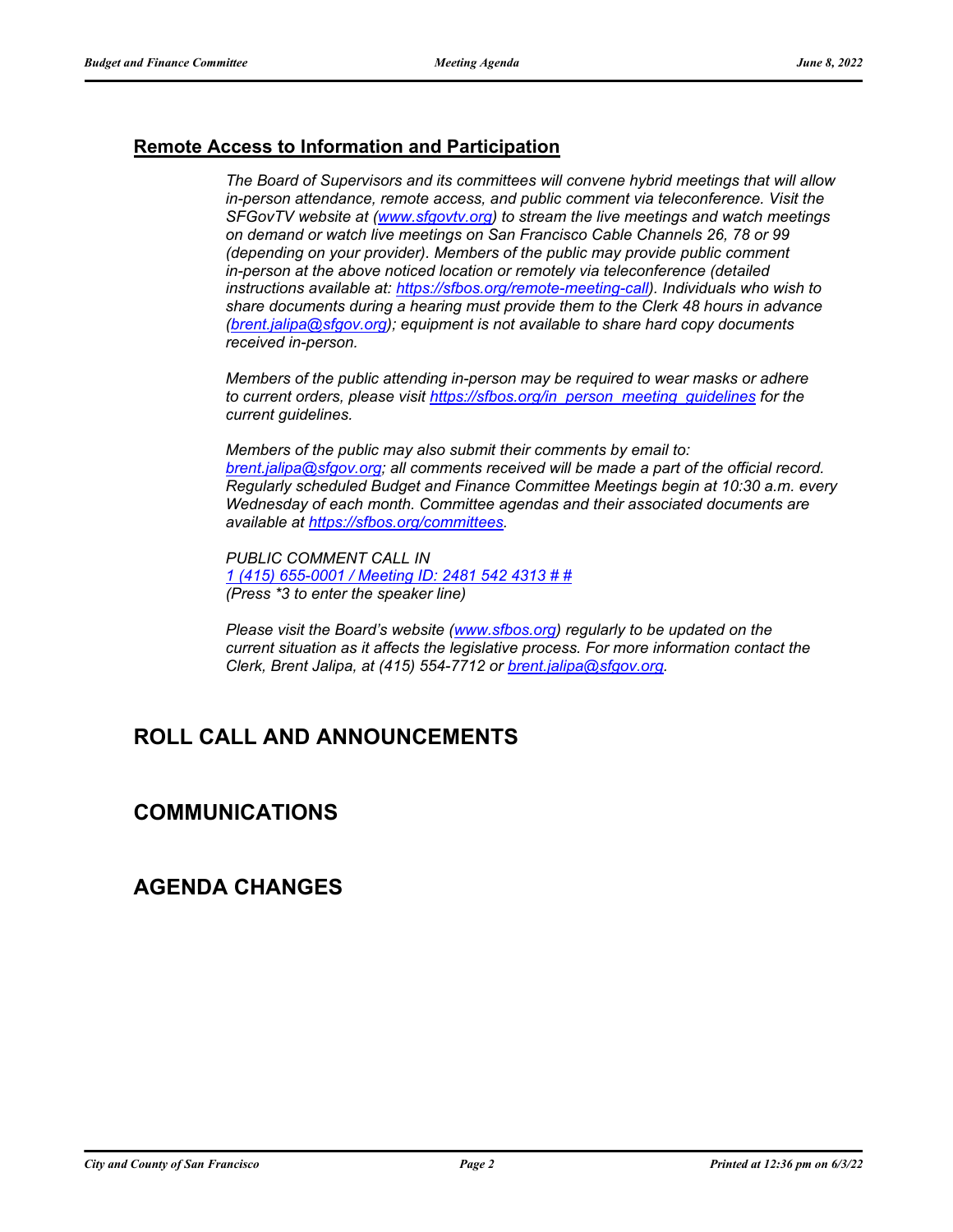# **REGULAR AGENDA**

## **1. [220438](http://sfgov.legistar.com/gateway.aspx?m=l&id=38630) [Mutual Termination Agreement of Real Property - 2829 Taylor Street - 360 Jefferson Street - Alioto Fish Company, Ltd.]**

Resolution authorizing the Executive Director of the Port of San Francisco to execute a Mutual Termination Agreement for Port Lease No. L-7491 and Port Lease No. L-9171 between the Port of San Francisco and Alioto Fish Company Ltd., for the restaurant premises located at 2829 Taylor Street and the associated warehouse premises located at 360 Jefferson Street; and to authorize the Executive Director of the Port of San Francisco to enter into amendments or modifications to the Mutual Termination Agreement that do not materially increase the obligations or liabilities to the City and are necessary to effectuate the purposes of this Resolution. (Port)

### (Fiscal Impact)

4/20/22; RECEIVED FROM DEPARTMENT.

5/3/22; RECEIVED AND ASSIGNED to the Budget and Finance Committee.

## **2. [220474](http://sfgov.legistar.com/gateway.aspx?m=l&id=38666) [Hearing - Long Term Care Budget Priorities] Sponsor: Safai**

Hearing to consider the priorities of the Long-Term Care Coordinating Council to provide needed services for seniors, persons with disabilities, and all residents who require long term care; and requesting the Human Services Agency, Department of Disability and Aging Services, and Long Term Care Coordinating Council to report.

4/26/22; RECEIVED AND ASSIGNED to the Budget and Finance Committee.

5/2/22; REFERRED TO DEPARTMENT.

# **ADJOURNMENT**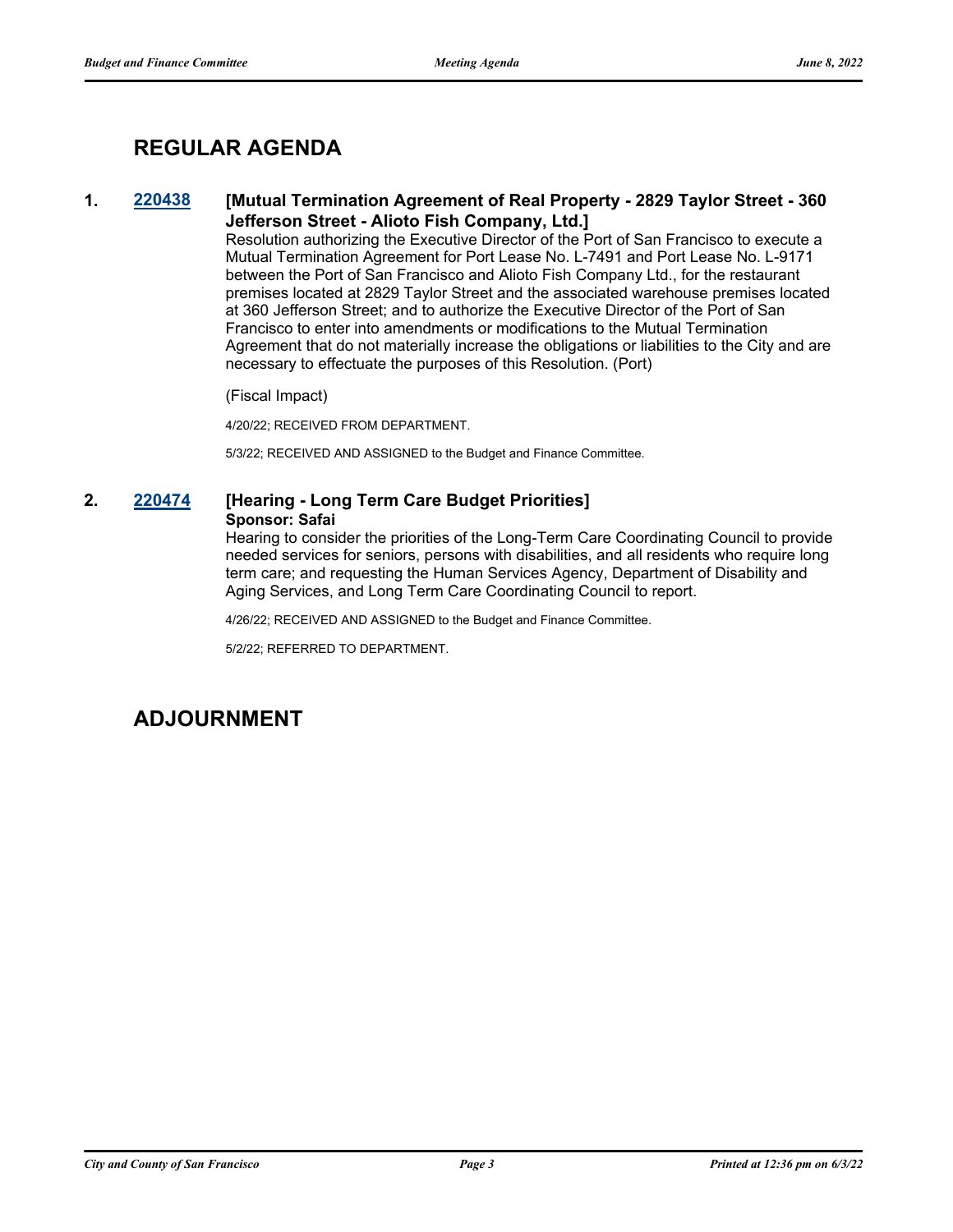# **LEGISLATION UNDER THE 30-DAY RULE**

*NOTE: The following legislation will not be considered at this meeting. Board Rule 3.22 provides that when an Ordinance or Resolution is introduced which would CREATE OR REVISE MAJOR CITY POLICY, the Committee to which the legislation is assigned shall not consider the legislation until at least thirty days after the date of introduction. The provisions of this rule shall not apply to the routine operations of the departments of the City or when a legal time limit controls the hearing timing. In general, the rule shall not apply to hearings to consider subject matter when no legislation has been presented, nor shall the rule apply to resolutions which simply URGE action to be taken.*

## **[220536](http://sfgov.legistar.com/gateway.aspx?m=l&id=38728) [Initiative Ordinance - Business and Tax Regulations Code - Sales Tax for Transportation Authority]**

#### **Sponsors: Mandelman; Walton, Peskin, Ronen, Melgar, Stefani, Preston, Mar, Safai and Dorsey**

Ordinance approving a new 2022 Transportation Expenditure Plan for the County Transportation Authority and submitting to the voters at an election to be held on November 8, 2022, an Ordinance amending the Business and Tax Regulations Code to continue in effect the existing local transactions and use tax at the existing rate of 0.5% for 30 years to fund transportation improvements under the 2022 Transportation Expenditure Plan; increasing the Transportation Authority's appropriations limit by the amount collected under the transactions and use tax for four years from November 8, 2022; authorizing the Transportation Authority to issue limited tax bonds secured by transactions and use tax revenues; affirming the Transportation Authority's determination under the California Environmental Quality Act; and making findings of consistency with the General Plan, and the eight priority policies of Planning Code, Section 101.1.

(Economic Impact; No Economic Analysis Report)

5/10/22; ASSIGNED UNDER 30 DAY RULE to the Budget and Finance Committee.

5/16/22; REFERRED TO DEPARTMENT.

5/18/22; RESPONSE RECEIVED.

## **[220538](http://sfgov.legistar.com/gateway.aspx?m=l&id=38730) [Public Works Code - Public Works Graffiti Abatement Pilot Program] Sponsors: Melgar; Stefani**

Ordinance amending the Public Works Code to require Public Works to create a pilot program allowing property owners in commercial areas to opt into graffiti abatement by Public Works at no cost to the property owner; and affirming the Planning Department's determination under the California Environmental Quality Act.

(Fiscal Impact; No Budget and Legislative Analyst Report)

5/10/22; ASSIGNED UNDER 30 DAY RULE to the Budget and Finance Committee.

5/17/22; REFERRED TO DEPARTMENT.

5/18/22; RESPONSE RECEIVED.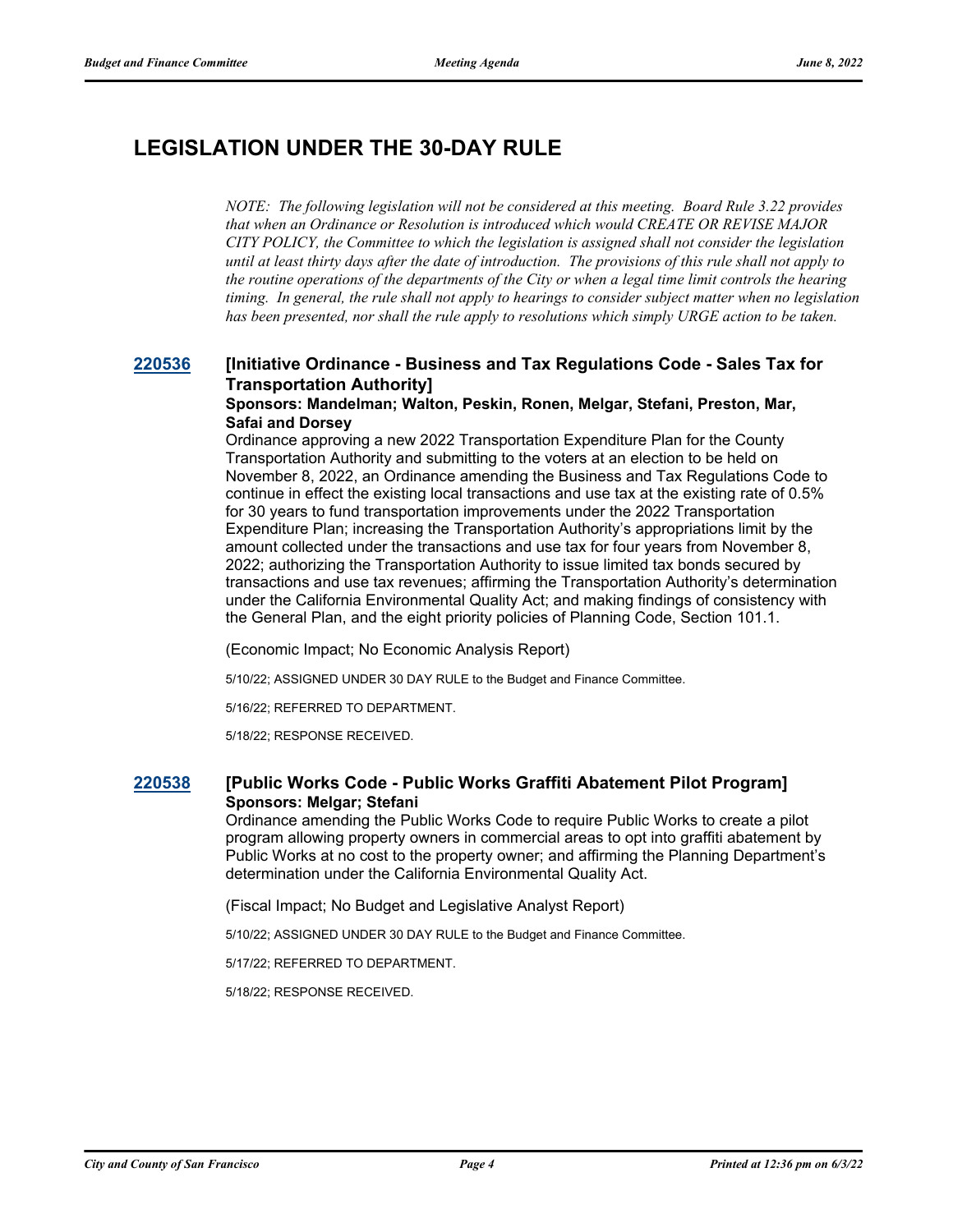## **[220540](http://sfgov.legistar.com/gateway.aspx?m=l&id=38732) [Business and Tax Regulations Code - Disclosure of Vacancy Tax Information]**

#### **Sponsors: Peskin; Chan**

Ordinance amending the Business and Tax Regulations Code to permit the Tax Collector to make public certain information regarding the Vacancy Tax.

5/10/22; ASSIGNED UNDER 30 DAY RULE to the Budget and Finance Committee.

5/17/22; REFERRED TO DEPARTMENT.

## **[220541](http://sfgov.legistar.com/gateway.aspx?m=l&id=38733) [Administrative Code - Cancellation of Delinquent Property Tax Penalties] Sponsor: Safai**

Ordinance amending the Administrative Code to authorize the Tax Collector to establish procedures for the consideration of delinquent property tax penalty cancellations when the delinquency is due to the City's failure to send a notice of taxes to the owner of property acquired after the lien date on the secured roll, and to delegate the authority to grant such penalty cancellations to the Tax Collector.

5/10/22; ASSIGNED UNDER 30 DAY RULE to the Budget and Finance Committee.

5/17/22; REFERRED TO DEPARTMENT.

## **[220652](http://sfgov.legistar.com/gateway.aspx?m=l&id=38844) [Administrative Code - Purchase and Sale of Electricity and Related Products - Public Utilities Commission]**

Ordinance amending the Administrative Code to approve the use of certain form contracts to purchase and sell electricity and related products by the Public Utilities Commission (PUC), grant waivers of specified contract-related requirements in the Administrative and Environment Codes for these transactions, and delegate to the General Manager of the PUC authority under Charter, Section 9.118, to execute certain contracts with terms in excess of ten years or requiring expenditures of \$10,000,000 or having anticipated revenue of \$1,000,000 or more subject to specified limitations through June 30, 2027. (Public Utilities Commission)

5/23/22; RECEIVED FROM DEPARTMENT.

6/7/22; ASSIGNED UNDER 30 DAY RULE to the Budget and Finance Committee.

### **[220655](http://sfgov.legistar.com/gateway.aspx?m=l&id=38847) [Administrative Code - Airport Revenue Bonds]**

Ordinance amending the Administrative Code to provide that Section 54522 of the California Government Code, which requires annual publication of year-end financial statements not more than 120 days after the close of each fiscal year, shall not apply to airport revenue bonds. (Airport Commission)

5/27/22; RECEIVED FROM DEPARTMENT.

6/7/22; ASSIGNED UNDER 30 DAY RULE to the Budget and Finance Committee.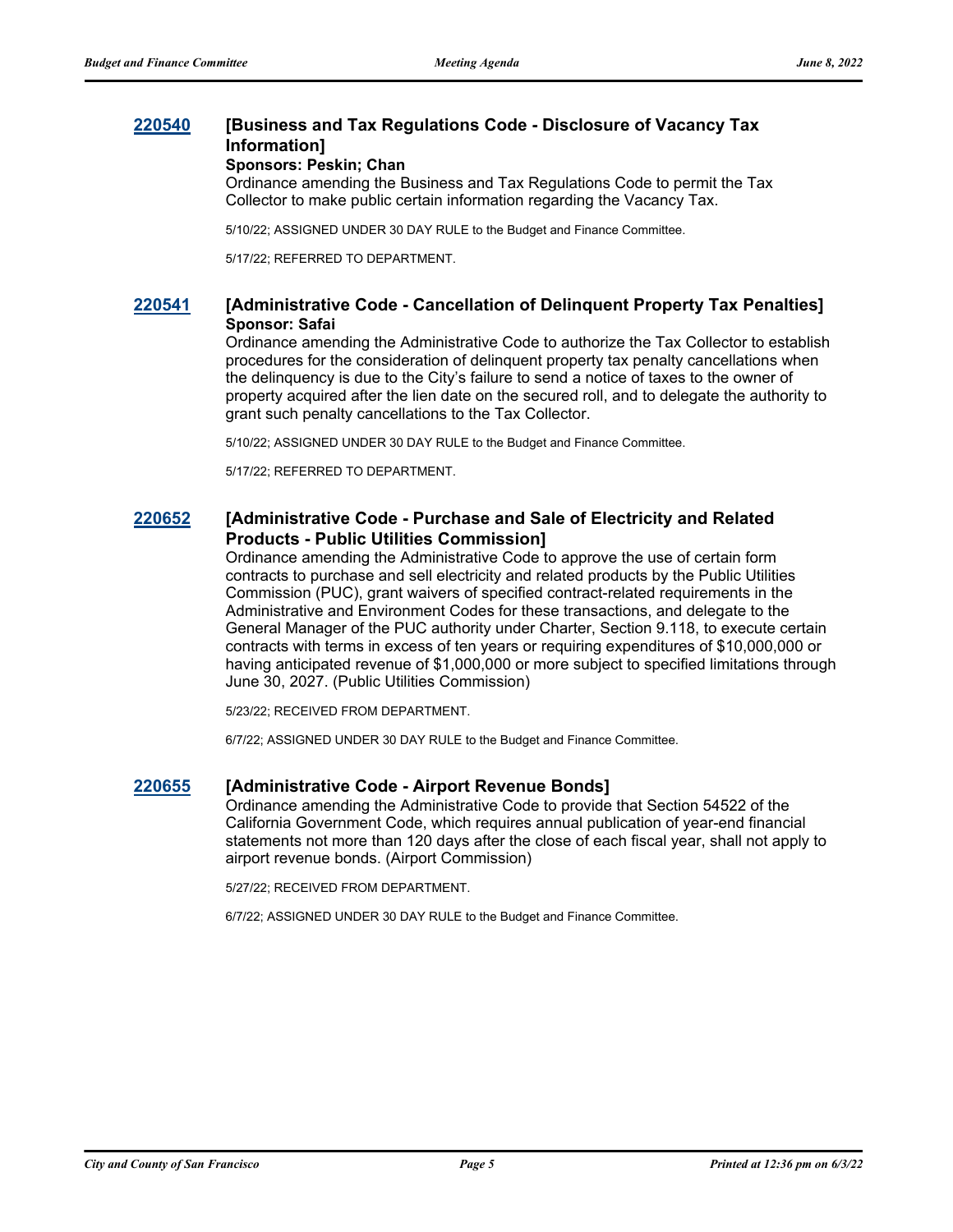### **Agenda Item Information**

Each item on the Consent or Regular agenda may include the following documents:

1) Legislation

2) Budget and Legislative Analyst report

3) Department or Agency cover letter and/or report

4) Public correspondence

These items are available for review at City Hall, 1 Dr. Carlton B. Goodlett Place, Room 244, Reception Desk or at https://sfbos.org/legislative-research-center-lrc.

### **Meeting Procedures**

The Board of Supervisors is the legislative body of the City and County of San Francisco. The Board has several standing committees where legislation is the subject of hearings at which members of the public are urged to testify. The full Board does not hold a second public hearing on measures which have been heard in committee.

Board procedures do not permit: 1) persons in the audience to vocally express support or opposition to statements by Supervisors or by other persons testifying; 2) ringing and use of cell phones, pagers, and similar sound-producing electronic devices; 3) bringing in or displaying signs in the meeting room; and 4) standing in the meeting room. Each member of the public will be allotted the same maximum number of minutes to speak as set by the President or Chair at the beginning of each item or public comment, excluding City representatives; except that public speakers using interpretation assistance will be allowed to testify for twice the amount of the public testimony time limit. If simultaneous interpretation services are used, speakers will be governed by the public testimony time limit applied to speakers not requesting interpretation assistance. Members of the public who want a document displayed should provide in advance of the meeting to the Clerk of the Board (bos.legislation@sfgov.org), clearly state such during testimony, and subsequently request the document be removed when they want the screen to return to live coverage of the meeting. Hard copy documents may no be shared during in-person meetings.

IMPORTANT INFORMATION: The public is encouraged to testify at Committee meetings. Persons unable to attend the meeting may submit to the City, by the time the proceedings begin, written comments regarding the agenda items. These comments will be made a part of the official public record and shall be brought to the attention of the Board of Supervisors. Written communications expected to be made a part of the official file should be submitted to the Clerk of the Board or Clerk of a Committee: 1 Dr. Carlton B. Goodlett Place, Room 244, San Francisco, CA 94102. Communications which are not received prior to the hearing may be delivered to the Clerk of the Board or Clerk of the Committee and will be shared with the Members.

COPYRIGHT: All system content that is broadcasted live during public proceedings is secured by High-bandwidth Digital Content Protection (HDCP), which prevents copyrighted or encrypted content from being displayed or transmitted through unauthorized devices. Members of the public who wish to utilize chamber digital, audio and visual technology may not display copyrighted or encrypted content during public proceedings.

AGENDA PACKET: Available on the internet at https://www.sfbos.org/meetings. Meetings are cablecast on SFGovTV, the Government Channel, at www.sfgovtv.org or Cable Channels 26, 78 or 99 (depending on your provider). For USB copies call (415) 554-4188.

LANGUAGE INTERPRETERS: Language services are available in Spanish, Chinese and Filipino at all regular and special Board and Committee meetings if made at least 48 hours in advance of the meeting to help ensure availability. For more information or to request services: Contact Wilson Ng or Arthur Khoo at (415) 554-5184.

傳譯服務: 所有常規及特別市參事會會議和常務委員會會議將提供西班牙文, 中文以及菲律賓文的傳譯服務, 但必須 在會議前最少48小時作出請求, 以確保能獲取到傳譯服務. 將因應請求提供交替傳譯服務, 以便公眾向有關政府機構 發表意見. 如需更多資訊或請求有關服務, 請致電(415) 554-5184聯絡我們.

AVISO EN ESPAÑOL: Los servicios de idiomas están disponibles en español, chino, y filipino en todas las reunions regulares y reuniones especiales de la Junta, de los Comités, si se solicita por lo menos 48 horas antes de la reunión para ayudar a garantizar su disponibilidad. Para más información o solicitar servicios, por favor contactar a (415) 554-5184.

PAUNAWA: Mayroong serbisyong pang-wika sa Espanyol, Tsino at Pilipino para sa lahat ng mga regular at espesyal na pagpupulong ng Board, at Komite ng Board. Sa kasalukuyan, mayroong serbisyo sa wikang Pilipino na maaaring hilingin, 48